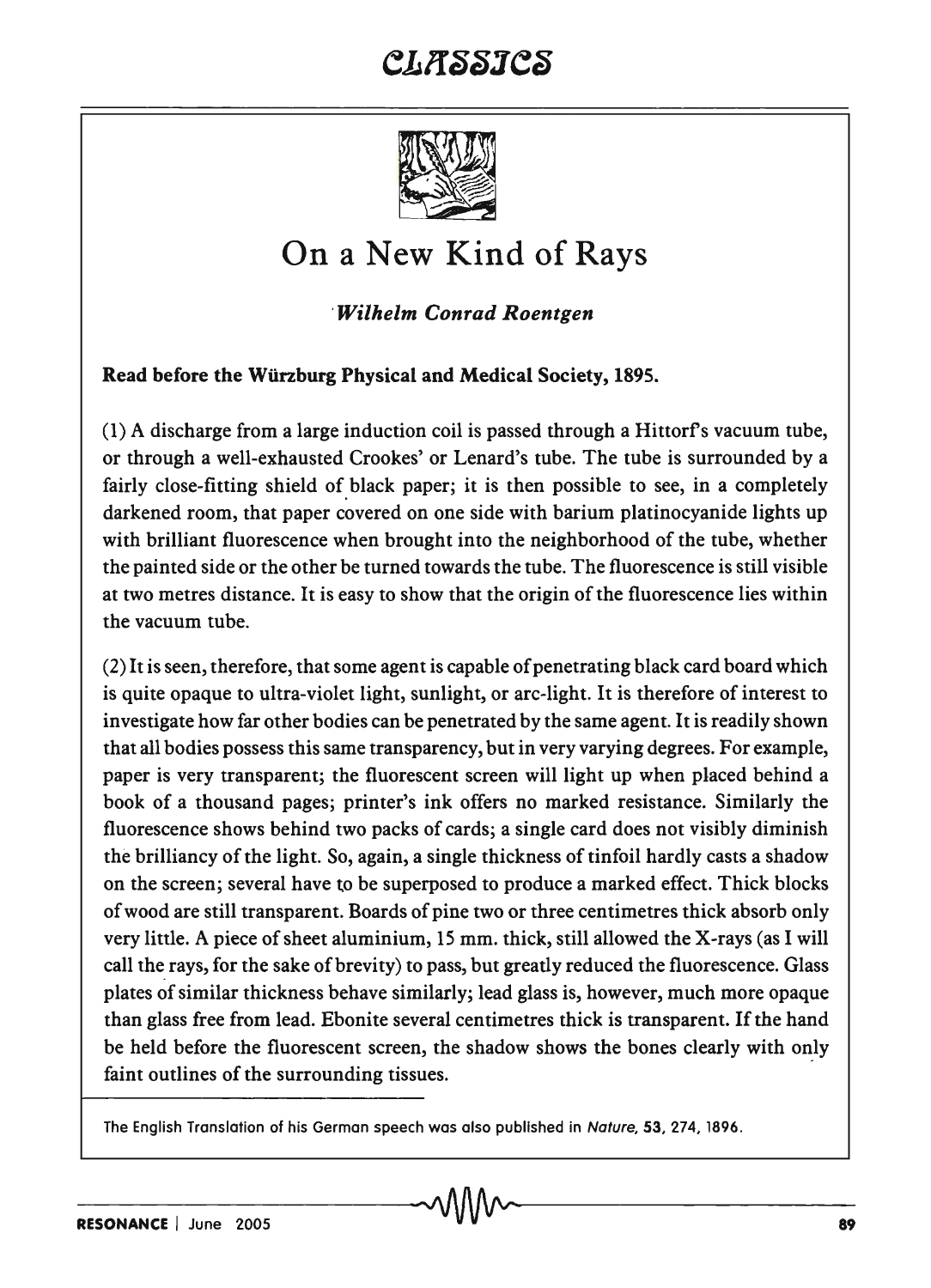Water and several other fluids are very transparent. Hydrogen is not markedly more permeable than air. Plates of copper, silver, lead, gold, and platinum also allow the rays to pass, but only when the metal is thin. Platinum .2 mm. thick allows some rays to pass; silver and copper are more transparent. Lead I.S mm thick is practically opaque. If a square rod of wood 20 mm. in the side be painted on one face with white lead, it casts little shadow when it is so turned that the painted face is parallel to the X-rays, but a strong shadow if the rays have to pass through the painted side. The salts of the metals, either solid or in solution, behave generally as the metals themselves.

(3) The preceding experiments lead to the conclusion that the density of the bodies is the property whose variation mainly affects their permeability. At least no other property seems so marked in this connection. But that density alone does not determine the transparency is shown by an experiment wherein plates of similar thickness of Iceland spar, glass, aluminium, and quartz were employed as screens. Then the Iceland spar showed itself much less transparent than the other bodies, though of approximately the same density. I have not remarked any strong fluorescence of Iceland spar compared with glass (see below, No.4).

( 4) Increasing thickness increases the hindrance offered to the rays by all bodies. A picture has been impressed on a photographic plate of a number of superposed layers of tinfoil, like steps, presenting thus a regularly increasing thickness. This is to be submitted to photometric processes when a suitable instrument is available.

(S) Pieces of platinum, lead, zinc, and aluminium foil were so arranged as to produce the same weakening of the effect. The annexed table shows the relative thickness and density of the equivalent sheets of metal.

|                   | <b>Thickness</b> | <b>Relative thickness</b> | Density |
|-------------------|------------------|---------------------------|---------|
| Platinum          | $.018$ mm.       |                           | 21.5    |
| Lead              | $.050$ mm.       |                           | 11.3    |
| Zinc <sup>1</sup> | $.100$ mm.       | h                         | 7.1     |
| Aluminium         | $3.5000$ mm.     | 200                       | 2.6     |

From these values it is clear that in no case can we obtain the transparency of a body from the product of its density and thickness. The transparency increases much more rapidly than the product decreases.

(6) The fluorescence of barium platinocyanide is not the only noticeable action of the Xrays. It is to be observed that other bodies exhibit fluorescence, e.g. calcium sulphide,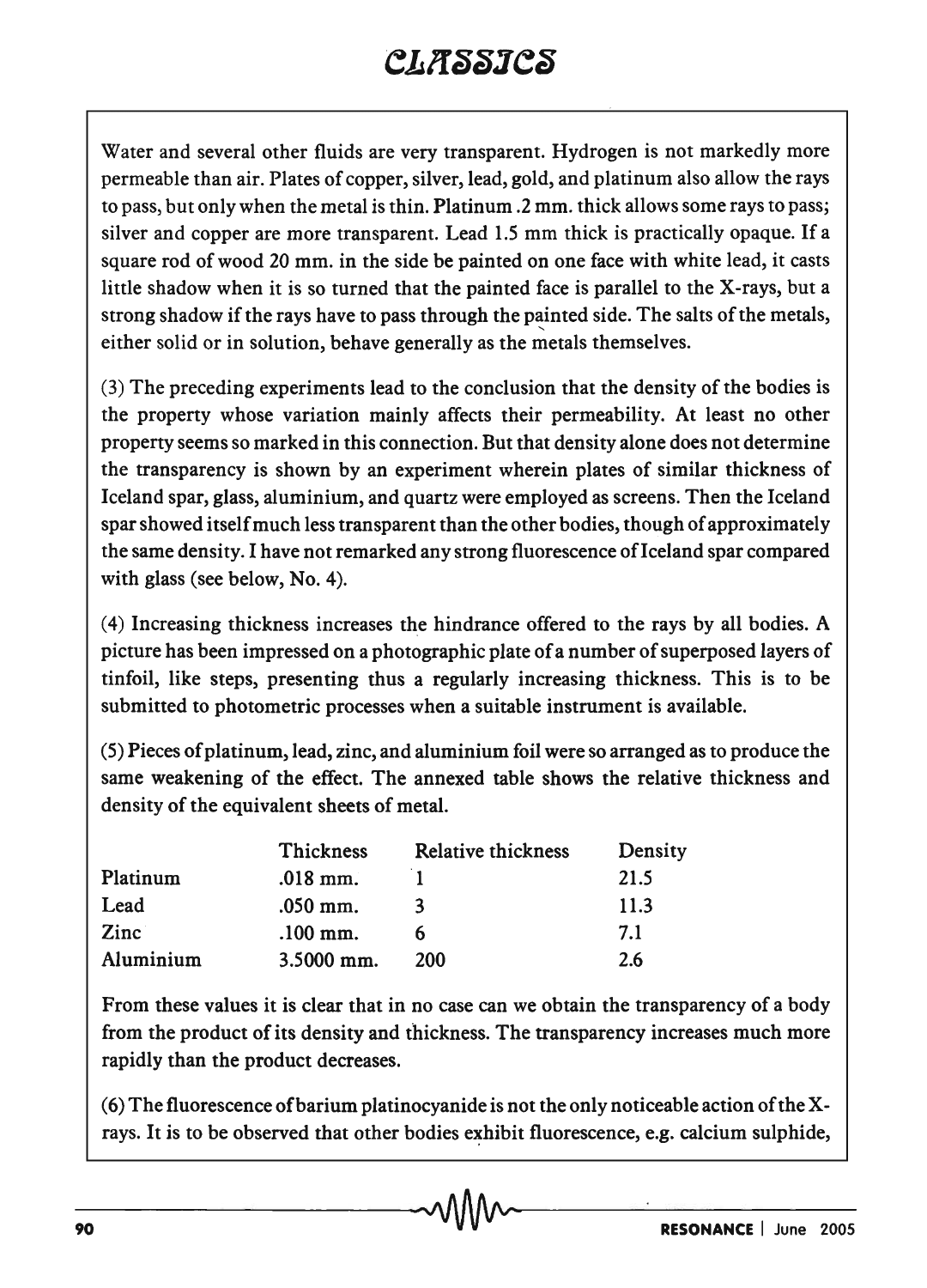uranium glass, Iceland spar, rock-salt, &c.

Of special interest in this connection is the fact that photographic dry plates are sensitive to the X-rays. It is thus possible to exhibit the phenomena so as to exclude the danger of error. I have thus confirmed many observations originally made by eye observation with the fluorescent screen. Here the power of X-rays to pass through wood or cardboard becomes useful. The photographic plate can be exposed to the action without removal of the shutter of the dark slide or other protecting case, so that the experiment need not be conducted in darkness. Manifestly, unexposed plates must not be left in their box near the vacuum tube.

It seems now questionable whether the impression on the plate is a direct effect of the X-rays, or a secondary result induced by the fluorescence of the material of the plate. Films can receive the impression as well as ordinary dry plates.

I have not been able to show experimentally that the X-rays give rise to any caloric effects. These, however, may be assumed, for the phenomena of fluorescence show that the X-rays are capable of transformation. It is also certain that all the X-rays falling on a body do not leave it as such.

The retina of the eye is quite insensitive to these rays: the eye placed close to the apparatus sees nothing. It is clear from the experiments that this is not due to want of permeability on the part of the structures of the eye.

(7) After my experiments on the transparency of increasing thicknesses of different media, I proceeded to investigate whether the X-rays could be deflected by a prism. Investigations with water and carbon bisulphide in mica prisms of 30° showed no deviation either on the photographic or the fluorescent plate. For comparison, light rays were allowed to fall on the prism as the apparatus was set up for the experiment. They were deviated 10 mm. and 20 mm. respectively in the case of the two prisms.

With prisms of ebonite and aluminium, I have obtained images on the photographic plate, which point to a possible deviation. It is, however, uncertain, and at most would point to a refractive index 1.05. No deviation can be observed by means of the fluorescent screen. Investigations with the heavier metals have not as yet led to any result, because of their small transparency and the consequent enfeebling of the transmitted rays.

On account of the importance of the question it is desirable to try in other ways whether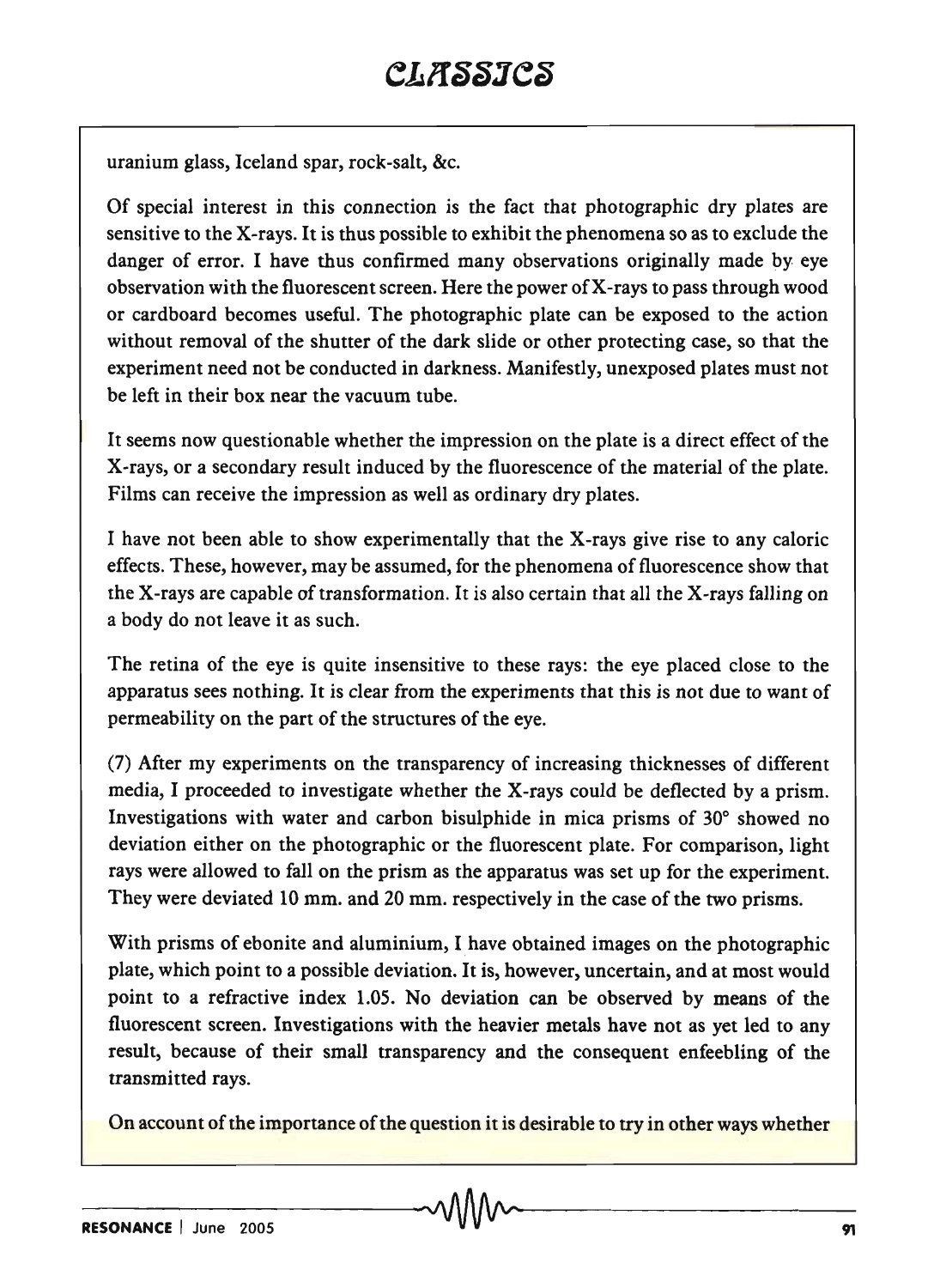the X-rays are susceptible of refraction. Finely powdered bodies allow in thick layers but little of the incident light to pass through, in consequence of refraction and reflection. In the case of X-rays, however, such layers of powder are for equal masses of substance equally transparent with the coherent solid itself. Hence we cannot conclude any regular reflection or refraction of the X-rays. The research was conducted by the aid of finely-powdered rock-salt, fine electrolytic silver powder, and zinc dust already many times employed in chemical work. In all these cases the result, whether by the fluorescent screen or the photographic method, indicated no difference in transparency between the powder and the coherent solid.

It is, hence, obvious that lenses cannot be looked upon as capable of concentrating the X-rays; in effect, both an ebonite and a glass lens of large size prove to be without action. The shadow photograph of a round rod is darker in the middle than at the edge; the image of a cylinder filled with a body more transparent than its walls exhibits the middle brighter than the edge.

(8) The preceding experiments, and others which I pass over, point to the rays being incapable of regular reflection. It is, however, well to detail an observation which at first sight seemed to lead to an opposite conclusion.

I exposed a plate, protected by a black paper sheath, to the X-rays, so that the glass side lay next to the vacuum tube. The sensitive film was partly covered with star-shaped pieces of platinum, lead, zinc, and aluminium. On the developed negative the starshaped impression showed dark under platinum, lead, and, more markedly, under zinc; the aluminium gave no image. It seems, therefore, that these three metals can reflect the X-rays; as, however, another explanation is possible, I repeated the experiment with this only difference, that a film of thin aluminium foil was interposed between the sensitive film and the metal stars. Such an aluminium plate is opaque to ultra-violet rays, but transparent to X-rays. In the result the images appeared as before, this pointing still to the existence of reflection at metal surfaces.

If one considers this observation in connection with others, namely, on the transparency of powders, and on the state of the surface not being effective in altering the passage of the X-rays through a body, it leads to the probable conclusion that regular reflection does not exist, but that bodies behave to the X-rays as turbid media to light.

Since I have obtained no evidence of refraction at the surface of different media, it seems probable that the X-rays move with the same velocity in all bodies, and in a medium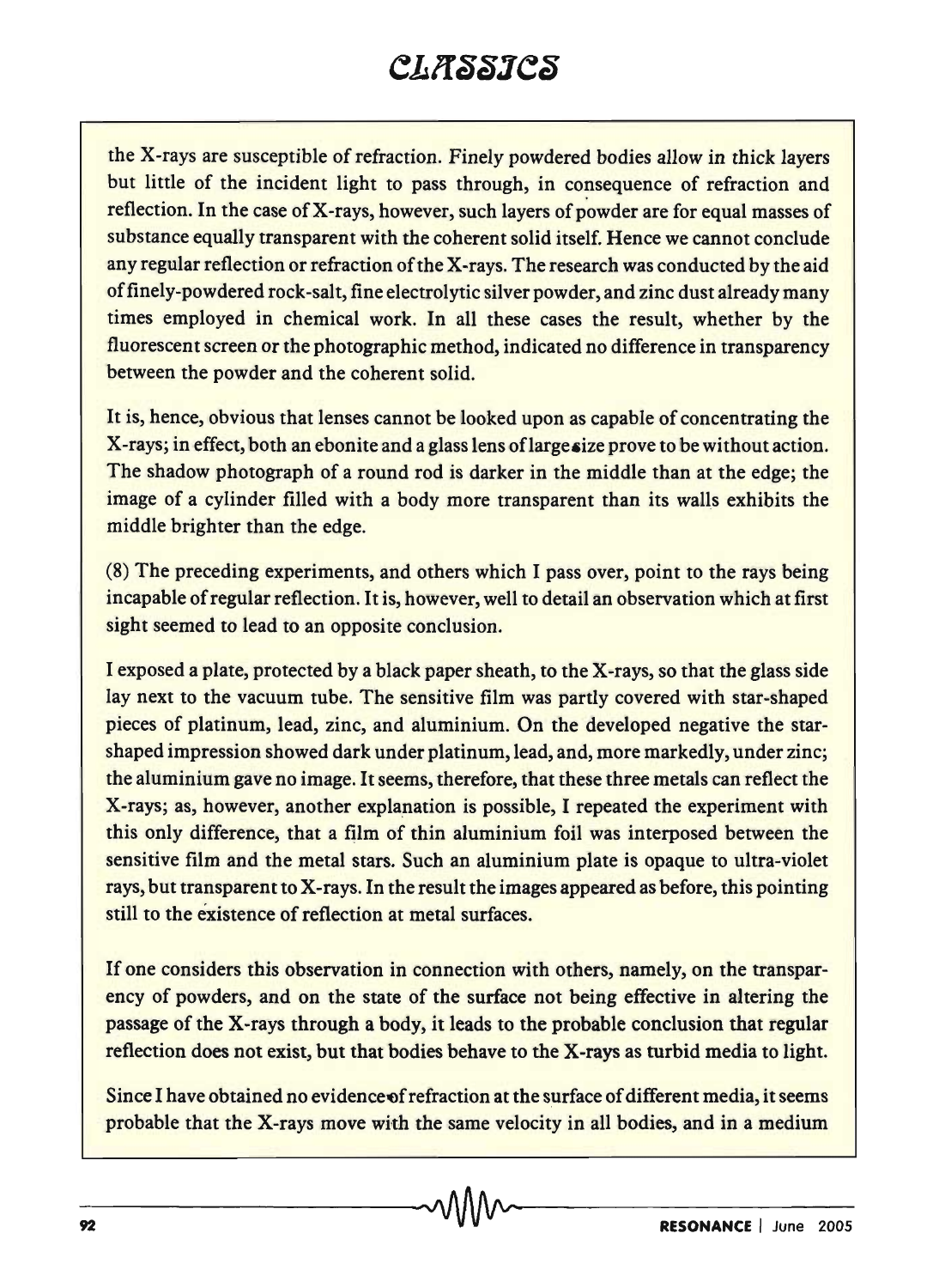which penetrates everything, and in which the molecules of bodies are embedded. The molecules obstruct the X-rays, the more effectively as the density of the body concerned is greater.

(9) It seemed possible that the geometrical arrangement of the molecules might affect the action of a body upon the X-rays, so that, for example, Iceland spar might exhibit different phenomena according to the relation of the surface of the plate to the axis of the crystal. Experiments with quartz and Iceland spar on this point lead to a negative result.

(10) It is known that Lenard, in his investigations on kathode rays, has shown that they belong to the ether, and can pass through all bodies. Concerning the X-rays the same may be said.

In his latest wok, Lenard has investigated the absorption coefficients of various bodies for the kathode rays, including air at atmospheric pressure, which gives 4.10, 3.40, 3.10 for 1 em., according to the degree of exhaustion of the gas in discharge tube. To judge from the nature of the discharge, I have worked at about the same pressure, but occasionally at greater or smaller pressures. I find, using a Weber's photometer, that the intensity of the fluorescent light varies nearly as the inverse square of the distance between screen and discharge tube. This result is obtained from three very consistent sets of observations at distances of 100 and 200 mm. Hence air absorbs the X-rays much less than the kathode rays. This result is in complete agreement with the previously described result, that the fluorescence of the screen can still be observed at 2 metres from the vacuum tube. In general, other bodies behave like air; they are more transparent for the X-rays than for the kathode rays.

(11) A further distinction, and a noteworthy one, results from the action of a magnet. I have not succeeded in observing any deviation of the X-rays even in very strong magnetic fields.

The deviation of kathode rays by the magnet is one of their peculiar characteristics; it has been observed by Hertz and Lenard, that several kinds of kathode rays exist which differ by their power of exciting phosphorescence, their susceptibility of absorption, and their deviation by the magnet; but a notable deviation has been observed in all cases which have yet been investigated, and I think that such deviation affords a characteristic not to be set aside lightly.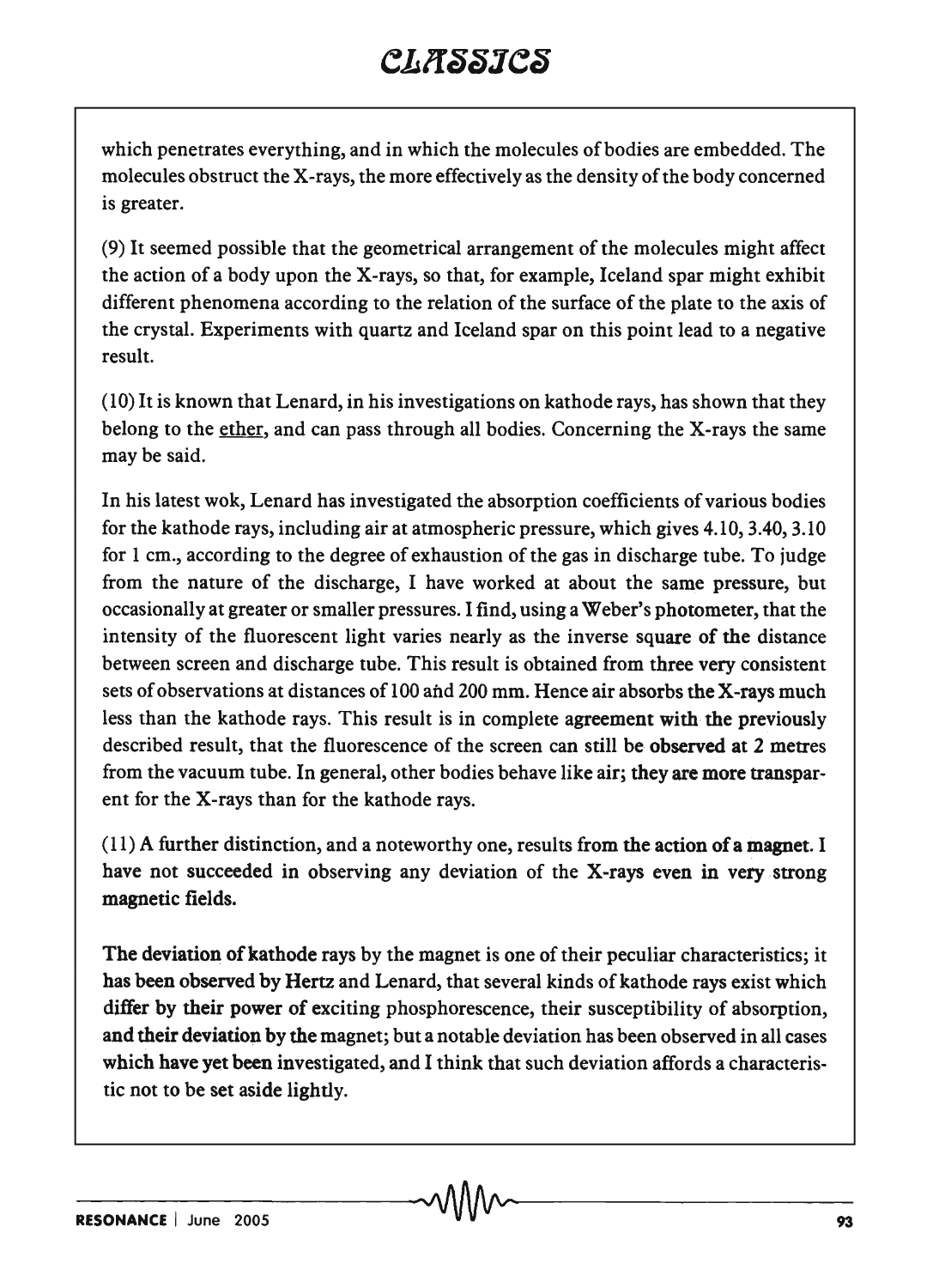(12) As the result of many researches, it appears that the place of most brilliant phosphorescence of the walls of the discharge-tube is the chief seat whence the X-rays originate and spread in all directions; that is, the X-rays proceed from the front where the kathode rays strike the glass. If one deviates the kathode rays within the tube by means of a magnet, it is seen that the X-rays proceed from a new point, i.e. again from the end of the kathode rays.

Also for this reason the X-rays, which are not deflected by a magnet, cannot be regarded as kathode rays which have passed through the glass, for that passage'cannot, according to Lenard, be the cause of the different deflection of the rays. Hence I conclude that the X-rays are not identical with the kathode rays, but are produced from the kathode rays at the glass surface of the tube.

(13) The rays are generated not only in glass. I have obtained them in an apparatus closed by an aluminium plate 2 mm. thick. I purpose later to investigate the behaviour of other substances.



Figure 1.

(14) The justification of the term "rays,» applied to the phenomena, lies partly in the regular shadow pictures produced by the interposition of a more or less permeable body between the source and a photographic plate or fluorescent screen.

I have observed and photographed many such shadow pictures. Thus, I have an outline of part of a door covered with lead paint; the image was produced by plac-

ing the discharge-tube on one side of the door, and the sensitive plate on the other. I have also a shadow of the bones of the hand

*(Figure* 1), of a wire wound upon a bobbin, of a set of weights in a box, of a compass card and needle completely enclosed in a metal case *(Figure* 2), of a piece of metal where the X-rays show the want of homogeneity, and of other things. The contract of the contract of the contract of the contract of the contract of the contract of the contract of the contract of the contract of the contract of the contract of the contract of the contr